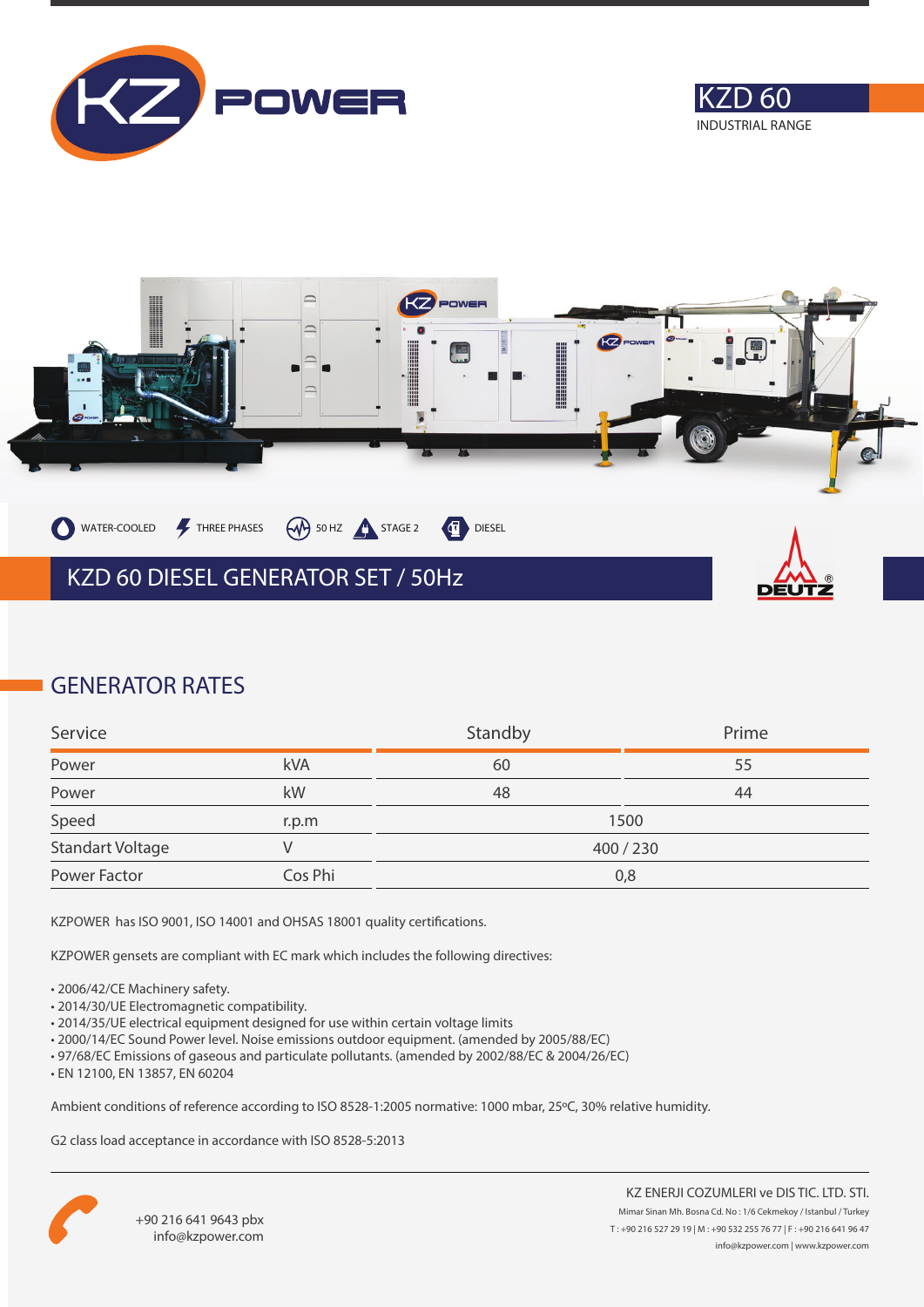



## **SPECIFICATIONS 50HZ / 1.500 rpm**

| Alternator                              | Specifications          |
|-----------------------------------------|-------------------------|
| Manufacturer                            | <b>GENTECH</b>          |
| Model                                   | GNT-66                  |
| Poles                                   | $\overline{4}$          |
| Connection type (standard)<br>No.       | Star                    |
| <b>Total Harmonic Content</b>           | $<$ %2                  |
| Insulation                              | H Class                 |
| Enclosure (according IEC-34-5)<br>Class | IP 21/23                |
| Exciter system                          | Self-excited, brushless |
| Voltage regulator                       | A.V.R (Electronic)      |
| <b>Bracket type</b>                     | Single Bearing          |
| Coupling system                         | Flexible disc           |
| Efficiency (%)                          | %87,2                   |
| Voltage Output (VAC)                    | 230/400                 |
| Frequency (Hz)                          | 50                      |

#### Prime Power (PRP):

According to ISO 8528-1:2005, Prime power is the maximum power which a generating set is capable of delivering continuously whilst supplying a variable electrical load when operated for an unlimited number of hours per year under the agreed operating conditions with the maintenance intervals and procedures being carried out as prescribed by the manufacturer. The permissible average power output (Ppp) over 24 h of operation shall not exceed 70 % of the PRP.

#### Emergency Standby Power (ESP):

According to ISO 8528-1:2005, Emergency standby power is the maximum power available during a variable electrical power sequence, under the stated operating conditions, for which a generating set is capable of delivering in the event of a utility power outage or under test conditions for up to 200 h of operation per year with the maintenance intervals and procedures being carried out as prescribed by the manufacturers. The permissible average power output over 24 h of operation shall not exceed 70 % of the ESP.

#### Note:

All data based on operation to ISO 3046/1, BS 5514 and DIN 6271 standard reference conditions.



• All rotating parts are covered by metal mesh against damages • Engine and alternator manufacturer test reports (if provided )

• Heavy duty water cooled diesel engine and brushless alternator • Solid steel base frame with minimum 8 hours base tank and

• AMF Control panel with digital-automatic main control module

Standard Generator Features

anti-vibration mountings

• Residential type silencer • Flexible exhaust compensator • Block water heater unit

• Battery charge redressor. Lead acid battery

• 50c Tropical radiator

• User Manual, Electrical Drawing and Gurantee certificate





+90 216 641 9643 pbx info@kzpower.com

KZ ENERJI COZUMLERI ve DIS TIC. LTD. STI. Mimar Sinan Mh. Bosna Cd. No : 1/6 Cekmekoy / Istanbul / Turkey T : +90 216 527 29 19 | M : +90 532 255 76 77 | F : +90 216 641 96 47 info@kzpower.com | www.kzpower.com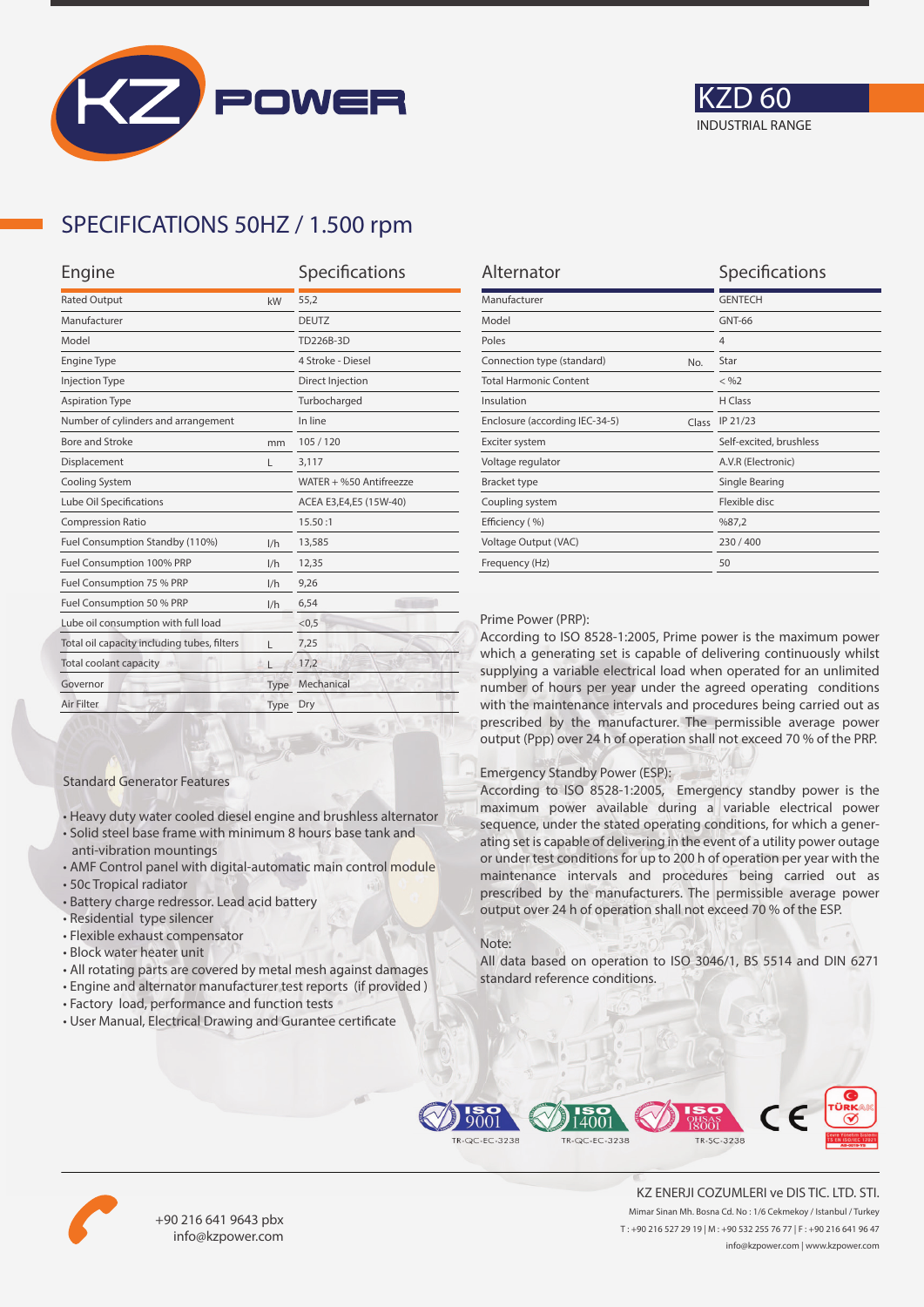



### **DIMENSIONS**





### **OPEN SET**

| WxLxH            | mm | 1000x2200x1385 |
|------------------|----|----------------|
| Weight           | kg | 875            |
| <b>Fuel Tank</b> |    |                |



### **CANOPIED**

| WxLxH            | mm | 1000x2450x1615 |
|------------------|----|----------------|
| Weight           | κg | 1015           |
| <b>Fuel Tank</b> |    | 170            |

Sound Proof Canopy Specifications

- Special design for minimizing acoustic level
- Galvanized steel construction further protected by polyester powder coat paint
- Black finish stainless steel locks and hinges
- Control panel viewing window in a lockable access door
- Emergency stop push button (red) mounted on enclosure exterior
- Lifting, drag and jacking points on base frame
- Radiator fill via removable, flush mounted rain cap fitted with compression seal



醋酯